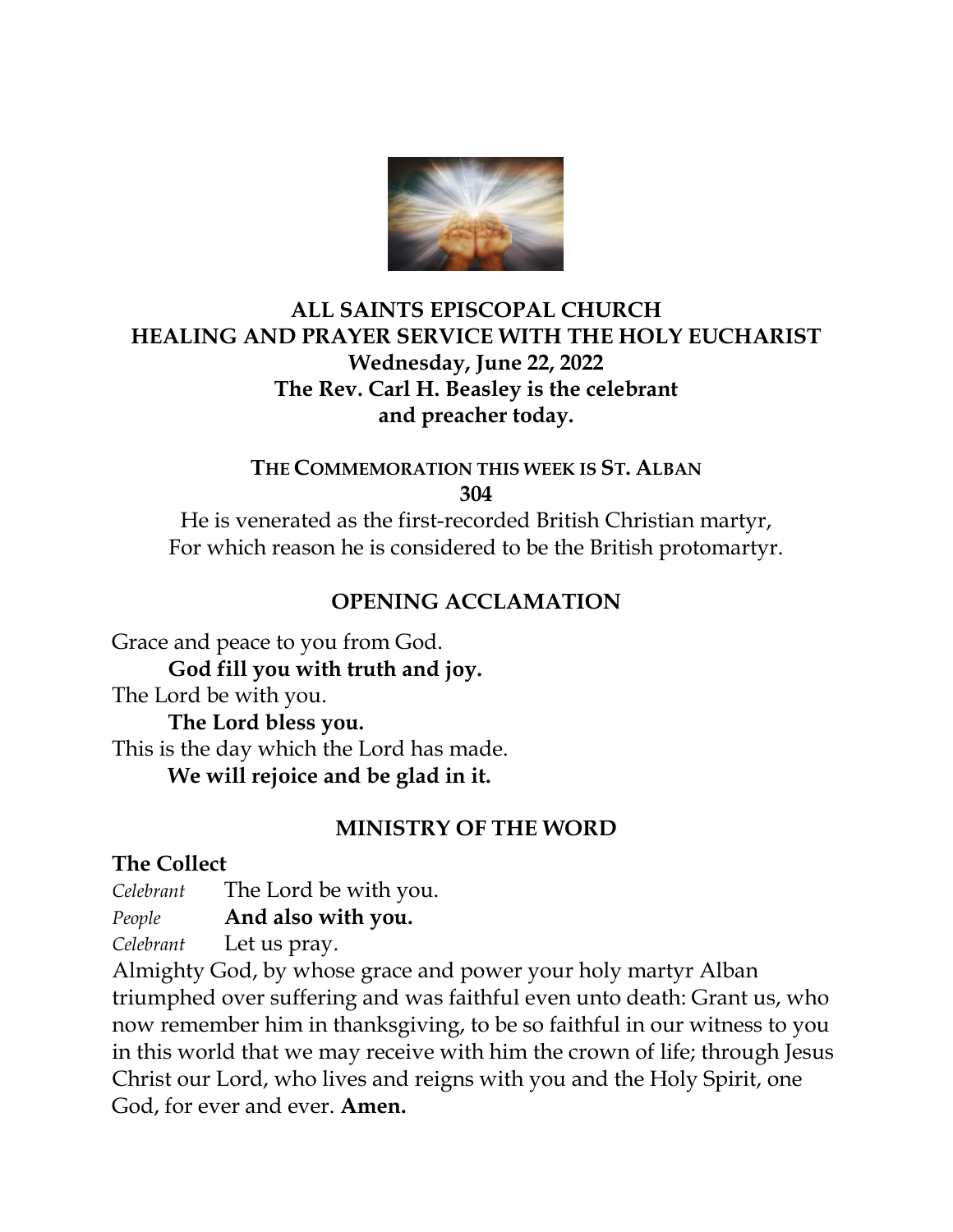# **A Reading from 1 John 3:13-16**

Do not be astonished, brothers and sisters, that the world hates you. We know that we have passed from death to life because we love one another. Whoever does not love abides in death. All who hate a brother or sister are murderers, and you know that murderers do not have eternal life abiding in them. We know love by this, that he laid down his life for us—and we ought to lay down our lives for one another.

| Thanks be to God.<br>People     |
|---------------------------------|
| The Word of the Lord.<br>Reader |

**Psalm 34:1-8** *Benedicam Dominum*

- **1 I will bless the LORD at all times; \* his praise shall ever be in my mouth.**
- **2 I will glory in the LORD; \* let the humble hear and rejoice.**
- **3 Proclaim with me the greatness of the LORD; \* let us exalt his Name together.**
- **4 I sought the LORD, and he answered me \* and delivered me out of all my terror.**
- **5 Look upon him and be radiant, \* and let not your faces be ashamed.**
- **6 I called in my affliction and the LORD heard me \* and saved me from all my troubles.**
- **7 The angel of the LORD encompasses those who fear him, \* and he will deliver them.**
- **8 Taste and see that the LORD is good; \* happy are they who trust in him!**

# **The Gospel**

 *Gospeler* The Holy Gospel of our Lord Jesus Christ according to Matthew 10:34-42.

# *People* **Glory to you, Lord Christ.**

Jesus said, "Do not think that I have come to bring peace to the earth; I have not come to bring peace, but a sword.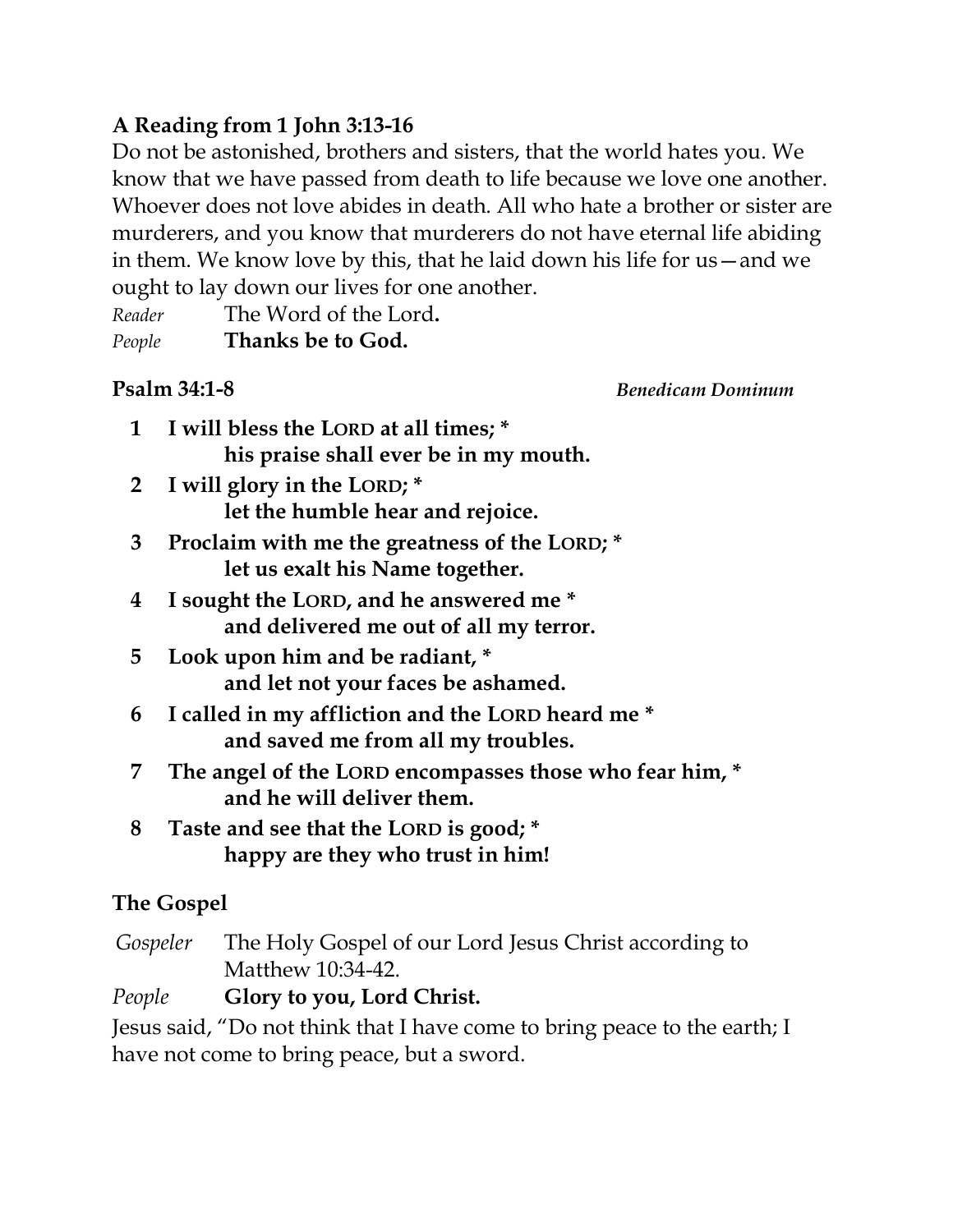For I have come to set a man against his father,

and a daughter against her mother,

and a daughter-in-law against her mother-in-law;

and one's foes will be members of one's own household.

Whoever loves father or mother more than me is not worthy of me; and whoever loves son or daughter more than me is not worthy of me; and whoever does not take up the cross and follow me is not worthy of me. Those who find their life will lose it, and those who lose their life for my sake will find it.

"Whoever welcomes you welcomes me, and whoever welcomes me welcomes the one who sent me. Whoever welcomes a prophet in the name of a prophet will receive a prophet's reward; and whoever welcomes a righteous person in the name of a righteous person will receive the reward of the righteous; and whoever gives even a cup of cold water to one of these little ones in the name of a disciple—truly I tell you, none of these will lose their reward."

*Gospeler* The Gospel of the Lord. *People* **Praise to you, Lord Christ.**

# **The Homily The Rev. Carl H. Beasley**

# **A LITANY OF HEALING**

Let us name before God those for whom we offer our prayers:

*The people audibly name those for whom they are interceding and we include the names of those on our parish prayer list*.

Loving God, the comfort of all who sorrow, the strength of all who suffer: accept our prayers for those who seek healing and all whom we name in our hearts. Grant the power of your grace, that the weak may be strengthened, sickness turned to health, the dying made whole, and sorrow turned to joy;

# **Hear us O Lord of life**.

God the Father, your will for all people is health and salvation;

### **We praise you and thank you, O Lord**.

God the Son, you came that we might have life, and might have it more abundantly;

**We praise you and thank you, O Lord**.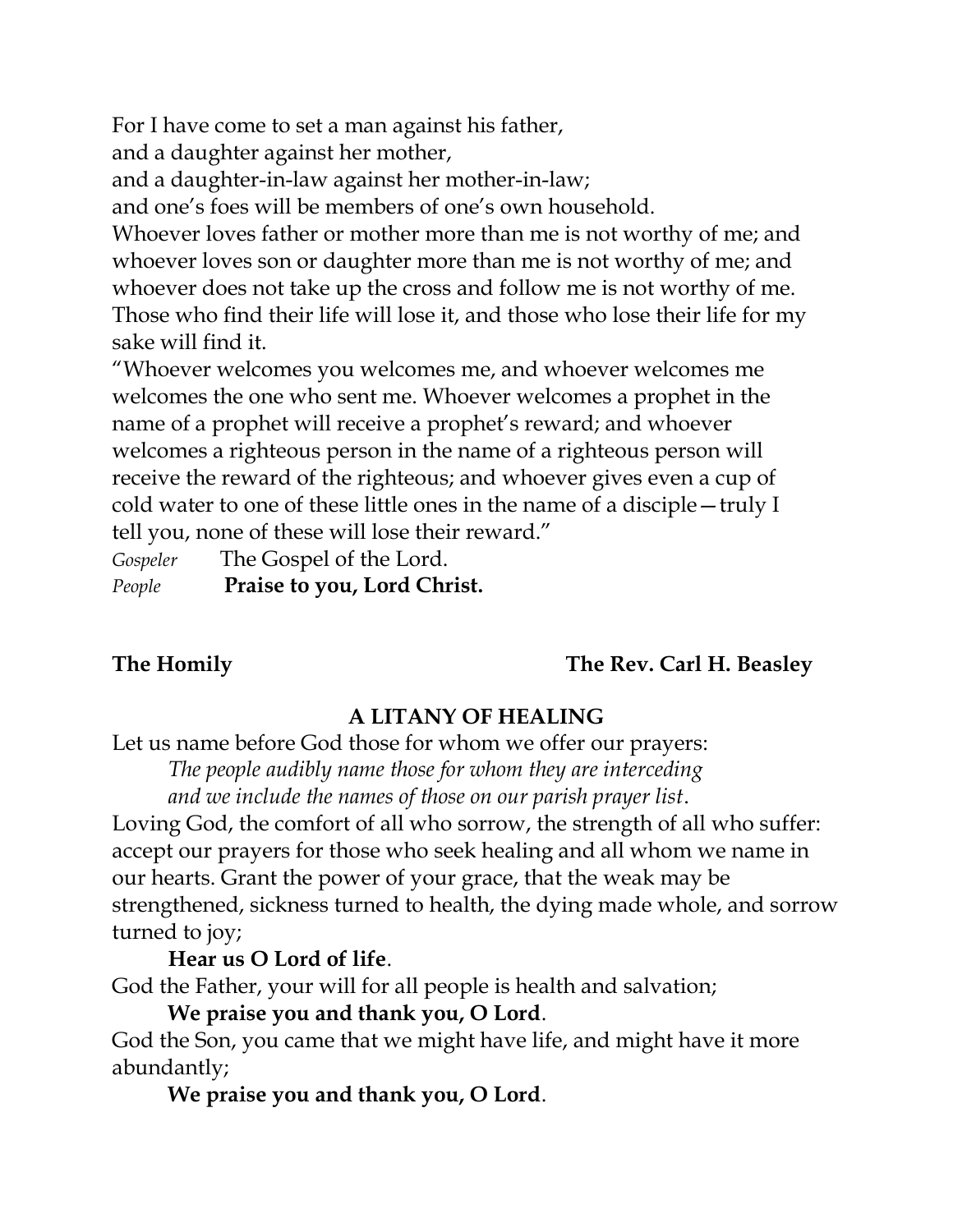God the Holy Spirit, you make our bodies the temple of your presence; **We praise you and thank you, O Lord.**

Holy Trinity, one God, in you we live and move and have our being; **We praise you and thank you, O Lord.**

Befriend all who are lonely, anxious, despondent, or afraid with an awareness of your presence;

## **Hear us O Lord of Life.**

Mend broken relationships, and restore those in emotional distress to clarity of mind and hopefulness of heart.

# **Hear us O Lord of life.**

Heavenly Father, you have promised to hear what we ask in the Name of your Son: Accept and fulfill our petitions, we pray, not as we ask in our ignorance, nor as we deserve in our sinfulness, but as you know and love us in your Son Jesus Christ our Lord. **Amen.**

Having prayed for others, let us now pray for ourselves, confessing our transgressions against God and our neighbors.

**God of all mercy, we confess that we have sinned against you, opposing your will in our lives. We have denied your goodness in each other, in ourselves, and in the world you have created. We repent of the evil which enslaves us, the evil we have done, and the evil done on our behalf. Forgive, restore, and strengthen us through our Savior Jesus Christ, that we may abide in your love and serve only your will. Amen.** 

May the God of Love, visit us in our times of trial and weakness, pardon and deliver us from all our sins, raise us to newness of life, strengthen us in all goodness and through the power of the Holy Spirit keep us in eternal life. **Amen.** 

# **Laying on of Hands and Anointing**

*Celebrant* I lay my hands upon you in the Name of our Lord and Savior Jesus Christ, beseeching him to uphold you and fill you with his grace, that you may know the healing power of his love; and I anoint you with oil in the Name of the Father, and of the Son, and of the Holy Spirit. Amen.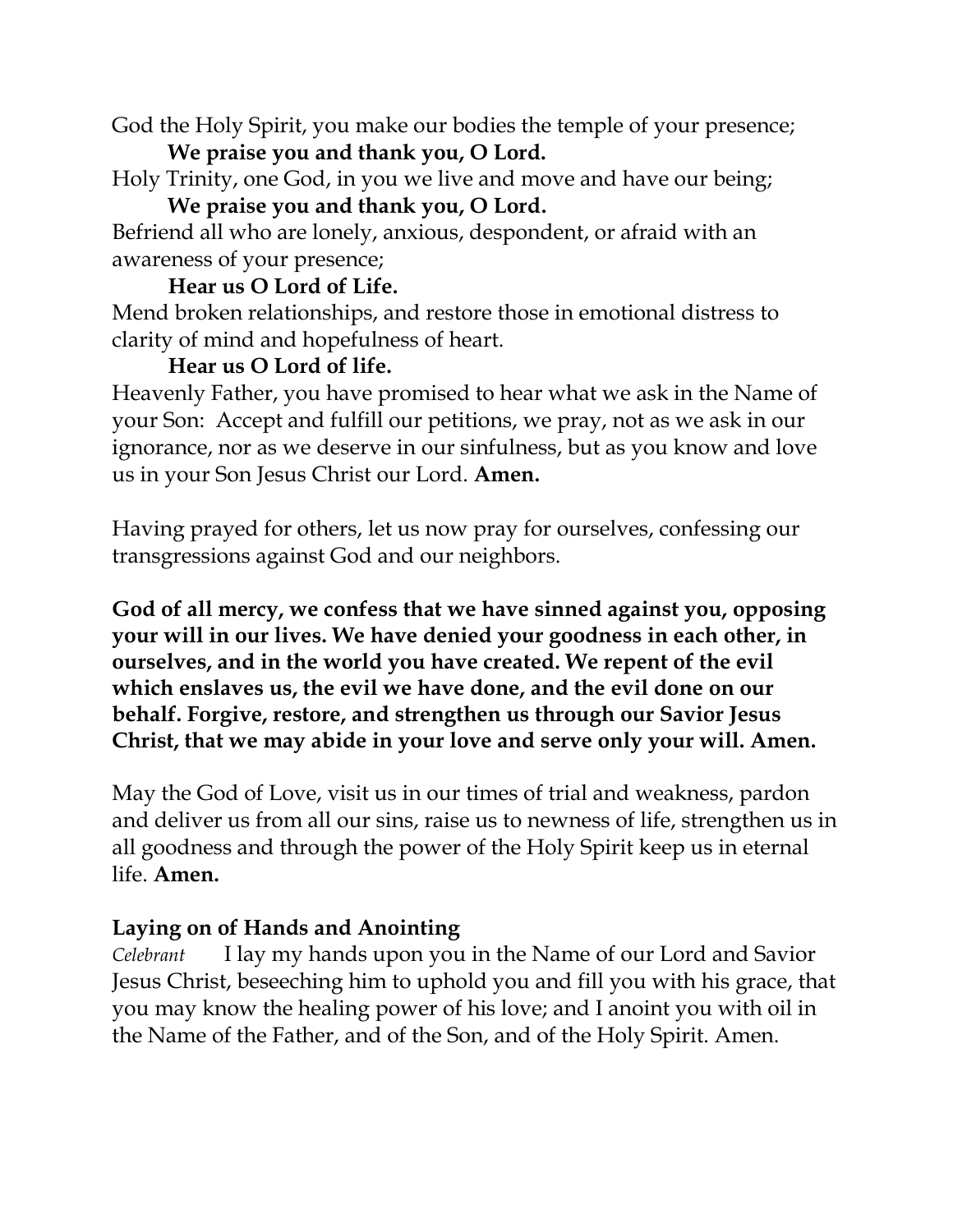**Generous God, we give you thanks for your beloved Jesus Christ in whom you have shared the beauty and pain of human life. Look with compassion on all for whom we pray and strengthen us to be your instrument of healing in the world, by the power of the Holy Spirit. Amen**.

#### **The Peace**

# **THE GREAT THANKSGIVING**

All things come of thee O Lord.

**And of thine own have we given thee.** 

The Lord be with you.

**And also with you.**

Lift up your hearts.

**We lift them up to the Lord.**

Let us give thanks to the Lord our God.

## **It is right to give our thanks and praise.**

We praise you and bless you, holy and gracious God, source of life abundant. From before time you made ready the creation. Your spirit moved over the deep and brought all things into being; sun, moon, and stars; earth, winds, and waters; and every living thing. You made us in your image, and taught us to walk in your ways. But we rebelled against you, and wandered far away; and yet, as a mother cares for her children, you would not forget us. Time and again you called us to live in the fullness of your love. And so we join the saints and angels in proclaiming your glory as we say:

**Holy, Holy, Holy Lord, God of power and might, Heaven and earth are full of your glory. Hosanna in the highest. Blessed is he who comes in the name of the Lord. Hosanna in the highest.**

Remembering now the suffering and death and proclaiming the Resurrection and Ascension of Jesus our Redeemer, we now offer you these gifts. Sanctify them by your Holy Spirit to be for your people the Body and Blood of Christ.

On the night before he died for us, our Savior Jesus Christ took bread, and when he had given thanks to you, he broke it and gave it to his friends, and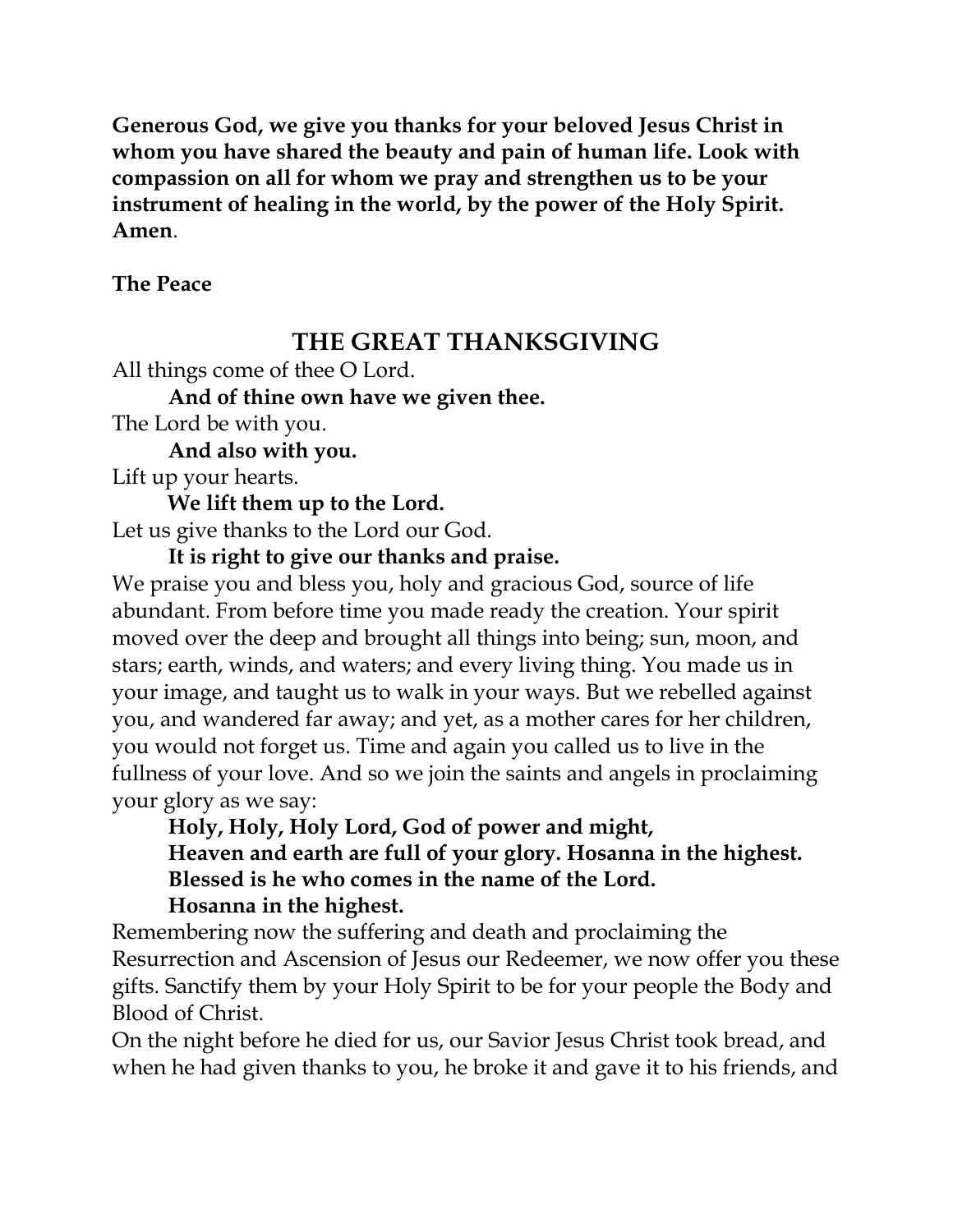said: "Take eat; This is my Body which is given to you. Do this for the remembrance of me."

As supper was ending, Jesus took the cup of wine, and when he had given thanks, he gave it to them, and said: "Drink this, all of you: This is my Blood of the New Covenant, which is poured out for you and for all for the forgiveness of sins. Whenever you drink it, do this for the remembrance of me."

Remembering now his work of redemption, and offering to you this sacrifice of thanksgiving, we proclaim,

**Dying, you destroyed our death, Rising, you restored our life, Christ Jesus, come in glory!**

We now celebrate, O God, the memorial of Christ our Savior. By means of this holy bread and cup, we show forth the sacrifice of Christ's death, and proclaim the resurrection, until Christ comes in glory.

Gather us by this Holy Communion into one body in the Risen One, and make us a living sacrifice of praise. Through Christ and with Christ and in Christ, in the unity of the Holy Spirit, to you be honor, glory, and praise, for ever and ever.

**Blessed are you now and forever. Amen.** As our Savior Christ has taught us, we now pray,

**Our Father in heaven, hallowed be your name, your kingdom come, your will be done, on earth as in heaven. Give us today our daily bread. Forgive us our sins as we forgive those who sin against us. Save us in the time of trial and deliver us from evil. For the kingdom, the power, and the glory are yours, now and for ever. Amen.**

# **The Breaking of the Bread**

*The Celebrant breaks the consecrated Bread. A period of silence is kept.* 

| Celebrant | Alleluia, Christ our Passover is sacrificed for us; |
|-----------|-----------------------------------------------------|
| People    | Therefore let us keep the feast. Alleluia!          |

*Celebrant* The Gifts of God for the People of God. Take them in remembrance that Christ died for you, and feed on him in your hearts by faith, with thanksgiving.

*Communion given to those present.*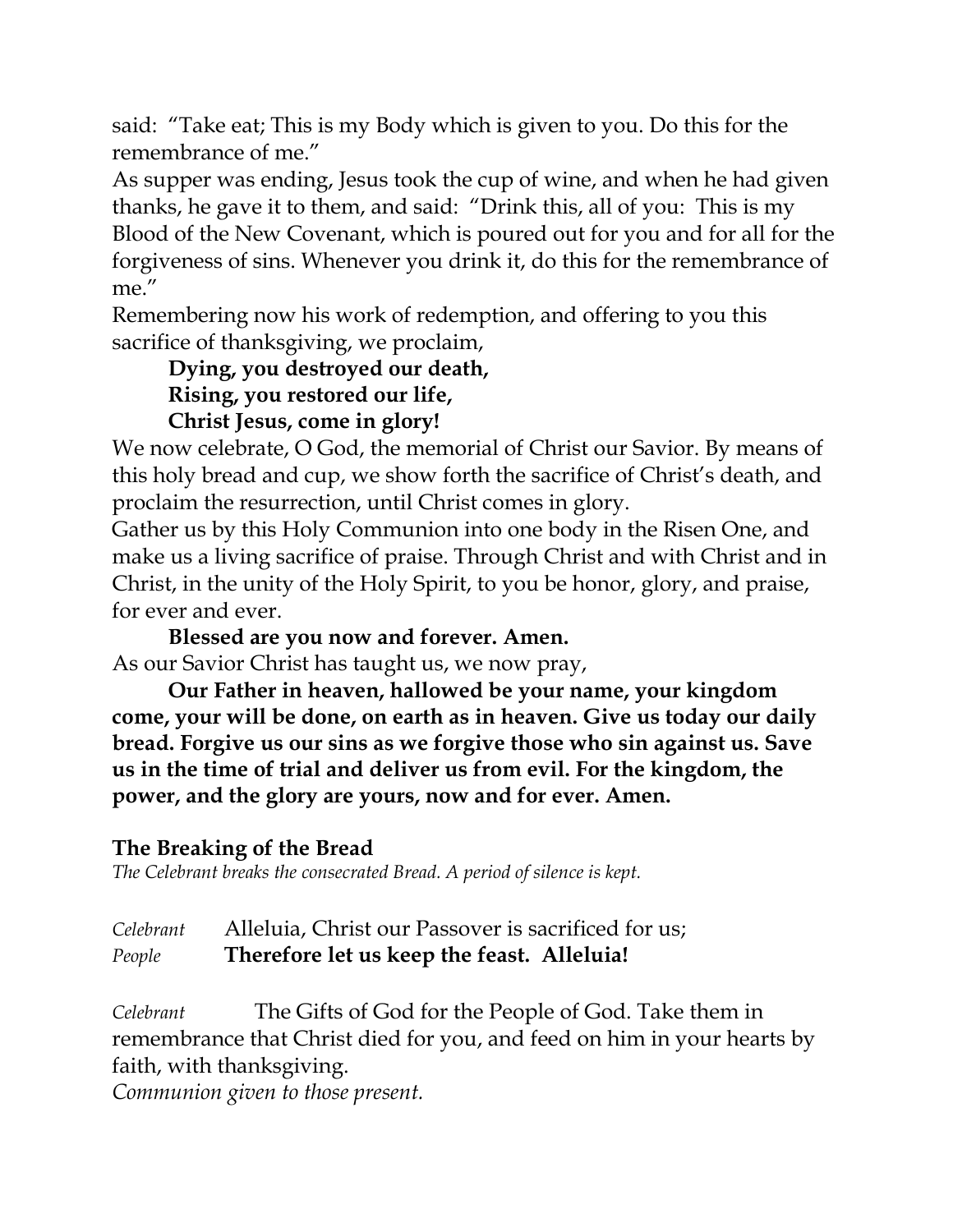# **A prayer for spiritual communion said by those not present at holy communion**

#### *Celebrant*

In union, O Lord, with the faithful of your Church where the Holy Eucharist is now being celebrated, we desire to offer you praise and thanksgiving. We present to you our souls and bodies with the earnest wish that we may always be united to you. And since we cannot now receive you sacramentally, we beseech you to come spiritually into our hearts. We unite ourselves with you and embrace you with all the love of our souls. Let nothing ever separate you from us. May we live in you, and may you live in us, both in this life and in the life to come. **Amen.**

# **PRAYERS FOLLOWING COMMUNION**

## Let us pray.

**Loving God, we give you thanks for restoring us in your image and nourishing us with spiritual food in this Sacrament of Christ's Body and Blood. Now send us forth; a people forgiven, healed, and renewed; that we may proclaim your love to the world and continue in the risen life of Christ our Savior. Amen.**

# **A Collect for the Human Family**

**O God, you made us in your own image and redeemed us through Jesus your Son: Look with compassion on the whole human family; take away the arrogance and hatred which infect our hearts; break down the walls that separate us; unite us in bonds of love; and work through our struggle and confusion to accomplish your purposes on earth; that, in your good time, all nations and races may serve you in harmony around your heavenly throne; through Jesus Christ our Lord. Amen.**

# **A Collect for All Saints and our Rector**

**Almighty and everliving God, ruler of all things in heaven and earth, hear our prayers for our rector and our parish family. Stir up your power within our parish, strengthen the faithful and restore the penitent. Grant us all things necessary for our common life, and bring us all to be of one heart and mind within your holy Church; through Jesus Christ our Lord. Amen.**

**The Blessing**